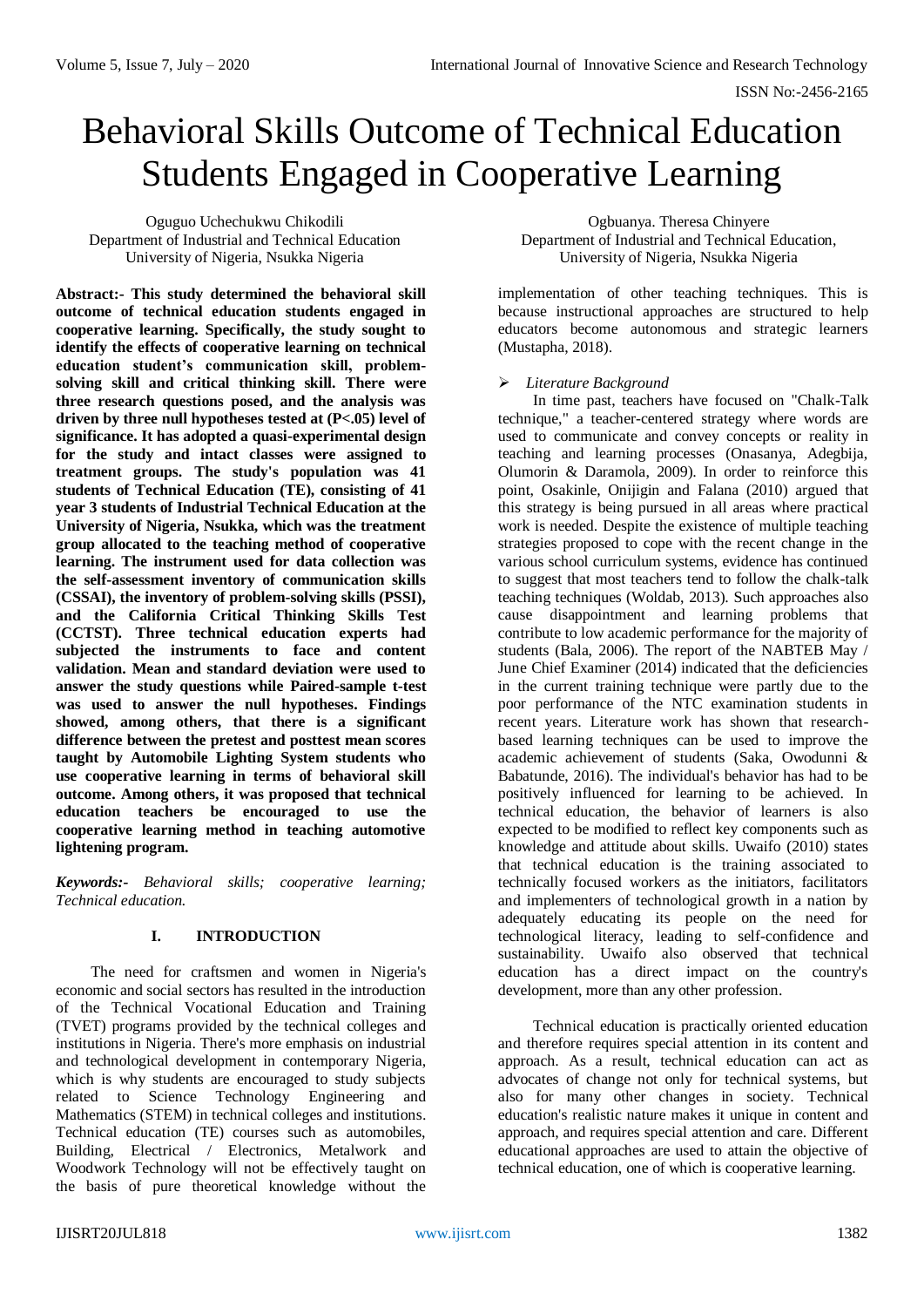An important principle in education is a cooperative approach to learning. According to Johnson and Johnson (2013), co-operative learning is the educational use of small groups such that students work together to improve their own and shared learning. In other words, cooperative learning is a set of instructional learning methods aimed at encouraging students to work together on academic tasks, thereby maximizing learning for themselves and for each other. Similarly, Slavin (2011) defined cooperative learning as instructional methods in which teachers organize students into small groups and then cooperate to help each other learn academic content. Yusnani (2018) also expressed the view that cooperative learning is a study approach aimed at managing classroom activities in academic and social learning experiences. The researcher also stressed that cooperative learning not only arranges students into groups, but has proved to be a structuring of positive interdependence. Students have many differences, in gender, race or learning styles. Yusnani further believed that cooperative learning dissolves all these diversities into interdependence of cognitive, behavioral, and social. Cognitive interdependence is a state of mind characterized in relation by pluralism and collective self-representations. Behavioral interdependence refers to the mutual impact people have on each other as they intertwine their lives and their daily activities (Yusnani, 2018). What one person does can and will influence what the other person wants to do. Behavioral interdependence strengthens the relationship between individuals within the same group. Social interdependence in cooperative learning brings in positive interdependence, individual responsibility, the effective use of social skills and group processing for promotional interaction. Such fundamental elements, namely positive interdependence, face-to - face engagement, individual accountability, interpersonal & social skills, and group processing, must be present in the co-operative classroom to involve students in learning (Johnson & Johnson, 2008). If students are grouped into groups without a positive interdependence, learning conditions are not cooperative (Johnson & Johnson, 2009). Positive interdependence means cooperative learning situations requiring students to work together as a cohesive group to reach shared learning goals (Yager, 2000; Jensen, Moore & Hatch, 2002). Face-to - Face Promotive Interaction is the second dimension of cooperative learning. Positive interdependence results in reciprocal interaction between individuals that fosters the success and achievement of each member of the community. Promoting engagement occurs as individuals support and promote each other's efforts to attain the group's goals. Students are required to interact verbally with each other regarding learning tasks in cooperative learning groups (Johnson & Johnson, 2008). Individual accountability is considered to be the degree to which the achievement of the group depends on the individual learning of all members of the group. If there is no individual accountability, one or two members of the group may do all the work while others do nothing. Responsibility forces increase when group accountability and individual accountability exist within the group (Johnson & Johnson, 2008). Fourth key element of cooperative learning is interpersonal and social skills. In

fact, if socially unskilled students are grouped into a single community, students cannot function effectively (Johnson & Johnson, 2006).

For this reason, social and interpersonal skills, such as listening carefully, questioning cooperatively and communicating politely, need to be taught to help students successfully cooperate within the community (Killen, 2007). Group processing is defined as reflecting on a group session to help students describe what member actions were helpful and unhelpful, and to decide what actions to continue or change (Johnson et al., 1994). Group processing helps improve members' effectiveness in contributing to the shared efforts to achieve the group 's  $objectives$  through a study of the learning process (Yamarik, 2007). In other words, the purpose of group processing is to explain and enhance the members' effectiveness in contributing to collective efforts to achieve the group 's objectives. Cooperative learning is an alternative learning method other than a teacher-oriented method, because at present, students rarely build face-to face interactions between others due to their addiction to gadgets. Thus, this condition causes them to be neglected. In order to create a friendlier atmosphere for learning, a teaching method must be in place that can improve social interaction and in which cooperative learning is the way forward. There are three types of cooperative learning groups, namely formal cooperative learning, informal coop learning, and core co-operative groups (Johnson, Johnson, & Holubec 2008). Formal co-operative learning involves students working together, over a period of several weeks, to achieve shared learning goals and jointly perform specific tasks and activities (such as problemsolving, completing a curriculum project, writing a report, conducting an experiment, or engaging in a dialog on assigning text material). Any criteria for courses or assignments may be arranged in a cooperative way. Informal cooperative learning consists of making students work together to accomplish a common learning objective of a temporary, ad hoc group that can last from a few minutes to a full class period. Cooperative grassroots groups are long-term, heterogeneous, stable-member cooperative learning groups whose primary roles are to provide support, encouragement, and assistance in fostering academic progress and sound cognitive and social growth, as well as to keep each other accountable for learning efforts. Cooperative learning focuses positively on academic achievement. Cooperative learning can be juxtaposed with competitive learning (students compete against each other to achieve an academic objective such as "A" grade that only one or a few students can attain) and individualistic learning (students compete independently to achieve learning goals that are unrelated to those of the others). In co-operative and individualistic learning, student actions are evaluated on a criterion basis, whereas students are evaluated in competitive learning on a standard-referenced basis (Johnson & Johnson, 2013). In cooperative situations, individuals seek outcomes which benefit both themselves and other members of the community. Such situations ensure and foster behavioral competencies.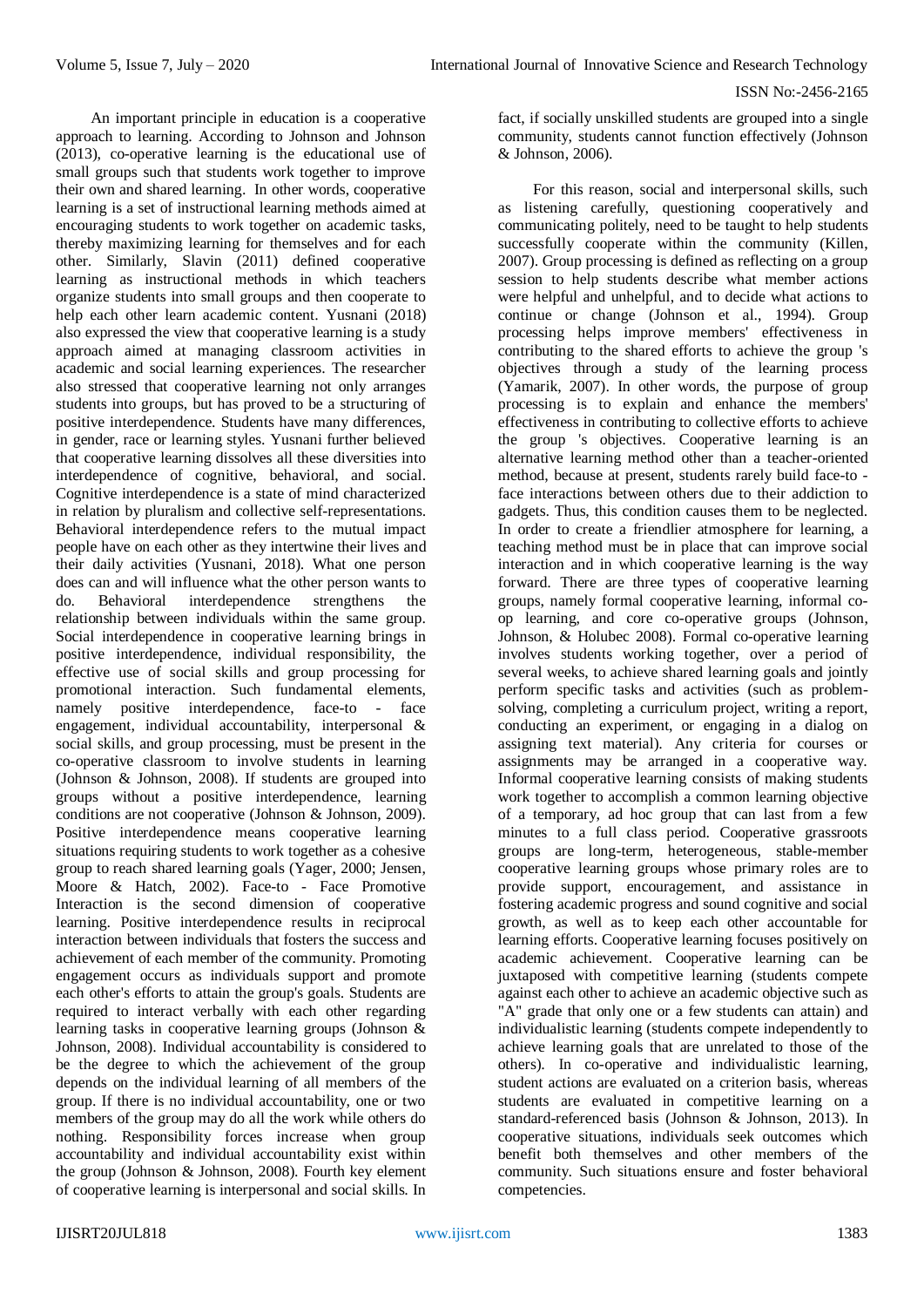Behavioral skills are essential to any learning approach. Behavioral skills refer to an individual 's analytical capacity regarding the characteristics of the circumstances that the individual may encounter (Step4- SFC, 2019, para. 1). This ability can be organizational when the individual reacts in relation to the quality of the work, example, prioritization, anticipation and control; social or interpersonal when the individual reacts to others and establishes relationships, examples include, but are not limited to, negotiating, discussing, cooperating, or emotional and psychological (when the individual works with others and the individual's own limitations include. for example, adaptation, training. In the same vantage point. Doyle (2019) claimed that behavioral skills frequently come under the general heading of good character, friendliness, maturity, or common sense, and many people assume that they are of course good or intelligent. In addition, the researcher says these are skills which need to be learned and exercised. The good news is that it is entirely possible to develop such behavioral skills at any time. Much of these competencies in actions are of a social nature. You wonder how well you can get along with others, like your manager, subordinates, customers and consumers. Given the behavioral skills problems of cooperative learners in technical education, the researcher wishes to investigate the effects of cooperative learning on the technical education student's behavioral skills in Automobile Lighting System.

## *Theoretical framework*

Several researchers have established theories of cooperative learning. In this analysis, the writer concentrates on the theories of Piaget and Vygotsky. Research by Jean Piaget (1959) demonstrated the benefits of cognitive conflicts among students, which expose student prejudices and contribute to higher-quality understandings. Studies by Vygotsky (1978, p.90) stressed the benefits of working with a more professional mentor as what one student does in tandem with another could be translated into his performance. Research on cooperative learning methods was conducted from two key theoretical, developmental, and motivational perspectives. The developmental perspective is based on the Piagetian and Vygotskian theories that task-focused interaction between students improves learning by generating cognitive conflicts and exposing students to higher-quality thinking. In comparison, cooperative learning motivational theories argue that rewarding communities focused on the individual success of all community members build peer expectations and penalties that promote achievementrelated activities and positive peer support. In the developmental view, rewards are counterproductive for community learning activities, while in the motivationalist view they are essential for improving the learning outcomes. The effects of cooperative learning on student performance from a developmental perspective will be primarily attributed to the use of cooperative tasks. Under this view, the ability for students to debate, argue, and express their own perspectives, and listen to each other's perspectives, is the central element of student achievement cooperative learning.

The main theory underpinning cooperative learning refers to Vygotsky's advanced social constructivism, which considered the roles of culture and society, language, and interaction to be important in understanding how human beings learn. In his study with children, Vygotsky assumed that knowledge is cultural; he adopted a socio-cultural approach. This approach can be defined in brief as being cooperative and cultural. Vygotsky claimed that the creation of individuals is a function of community, including their emotions, languages, and thinking processes. Thus these abilities are formed by social experiences with others, they reflect the mutual experience of a specific community. Vygotsky studied children's growth from their environment and, through their interaction with others, found that what is given and what happens in the social environment (e.g., dialogues, actions and activities) is helping children learn, develop and grow. Social interaction is an important way in Vygotsky's social constructivism in which children gain accessible information in their society without having to recreate it by them. Parents, parents, careers, teachers and peers play critical roles in children's learning appropriation process. Teachers and adults are giving students direction and instructions, comments and feedback. Students don't passively receive these because they also communicate with teachers, interactively conveying their problems or answers to them. Kids often use discussions in performing lessons, tasks and conflicts with their peers. We share ideas and obtain information in this way, and thus create awareness and knowledge creation. This process of learning is considered important because knowledge is developed through history itself and should be used through appropriation in a social context. Learning is achieved through the development process; learners should indeed be active participants in the learning process. Learning activity is important; it is also a key concept in socio-cultural theories that explains the importance of doing things. Through meaningful activities, learners interact with peers and more knowledgeable people. Through interaction, students develop dialogs within the activity structure, resulting in learning and development. Technical education students engage in this form of interactive learning with peers thereby developing basic behavioral skills.

This does not allow students to express themselves, ask questions and direct their learning as teacher-centered education has full control over the classroom and its activities. If the teacher succeeds in the process of teaching and learning, the chances of the student losing sight of their goals are greater than that of developing their knowledge. Brophy (as quoted in Mpho, 2018) confirms this by suggesting that the primary emphasis of a behavioral model for classroom management is the use of strategies that bring the behavior of students under stimulation regulation while teacher-centered instruction is performed, the classroom remains structured and the students are quiet as long as the teacher is maintains complete power and thus denies them the ability to engage fully in their learning. When the teacher becomes dominant in the cycle of teaching and learning, teaching is boring for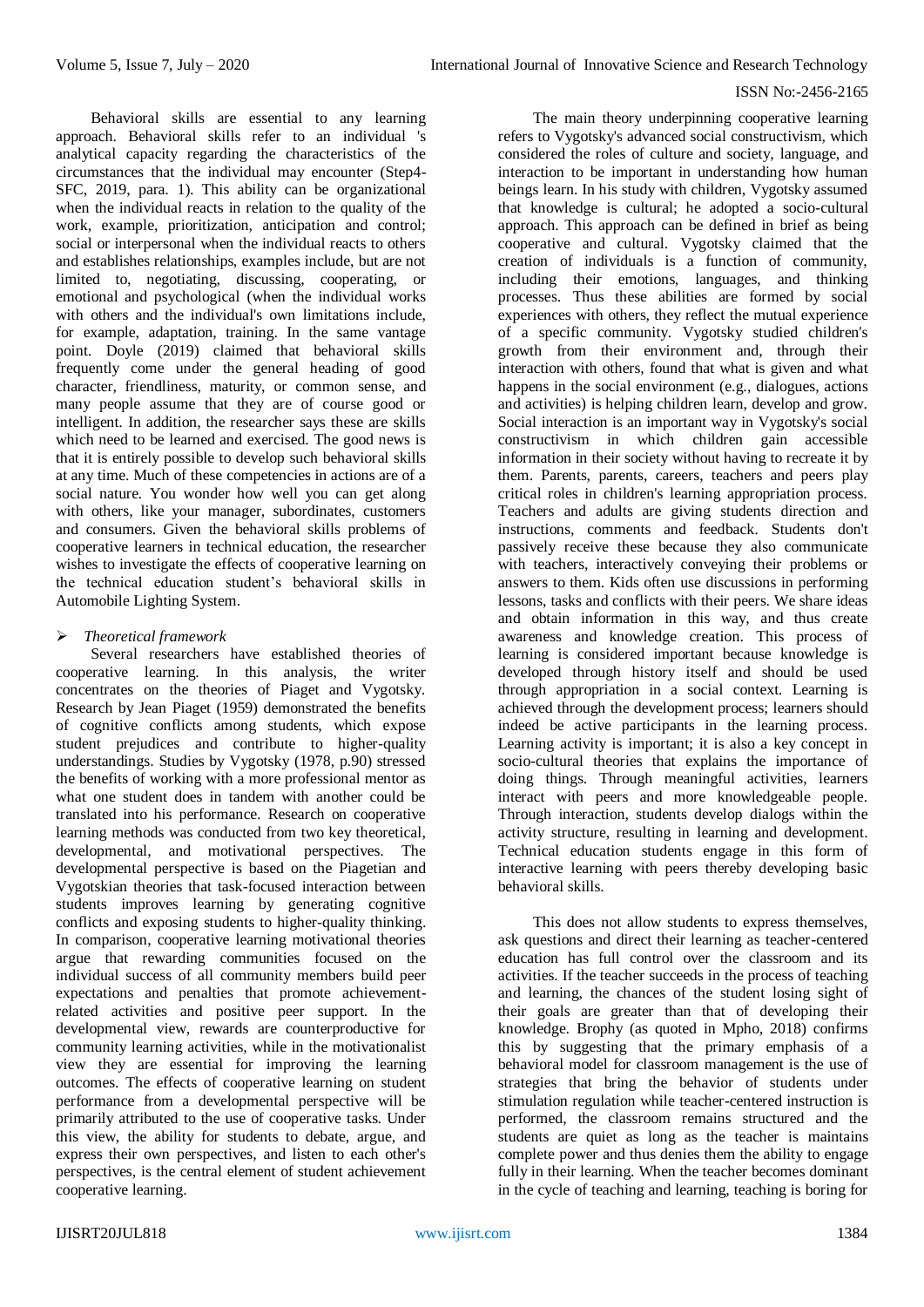the students, causing them to worry about their minds and can forget important information. These behavioral approaches to classroom management have been interpreted as consistent with a traditional teaching approach in which students are not permitted to express themselves and direct their learning, which hampers the outcome of positive behavioral skills (Tabulawa, 2006). Ashworth (as cited in Mpho, 2018) states that despite the negative outcomes of teacher-centric learning approaches that affect the behavioral skills outcome of technical education students, technical education institution still has to engage more in teacher-centric learning than a studentcentric learning approach that plays a vital role in decisionmaking processes which is a behavioral skill acquire in student-centered learning approach like cooperative learning.

#### *Research questions and hypotheses*

This study addresses the following three research question and their corresponding hypotheses:

- What is the effect of cooperative learning on technical education student's communication skill? We hypothesized that significant difference does not exist between the pre-test and post-test mean score of students taught automobile lighting system using cooperative learning with regards to communication skills.
- What is the effect of cooperative learning on technical education students problem-solving skill? We hypothesized that significant difference does not exist between the pre-test and post-test mean score of students taught automobile lighting system using cooperative learning with regards to problem solving skills.
- What is the effect of cooperative learning on technical education students critical thinking skill? We hypothesized that significant difference does not exist between the pre-test and post-test mean score of students taught automobile lighting system using cooperative learning with regards to critical thinking skills.

## **II. METHODS**

#### *Participants*

The study consisted of 41-year III Technical education students of Industrial Technical Education (Automobile Technology) in University of Nigeria, Nsukka which constituted the treatment group assigned to cooperative learning method of teaching.

#### *Measures*

The instrument used for data collection were the Communication skills self-assessment inventory (CSSAI), problem-solving skills inventory (PSSI) and the California Critical Thinking Skills Test (CCTST). Communication skills self-assessment inventory (CSSAI) was developed by HTC Consulting. (N.D) which consisted of 20 items. (CSSAI) items were tested on 5-point Likert scale (strongly Disagree  $= 1$  to  $5 =$  Strongly agree). Problemsolving skills inventory (PSSI) was developed by Heppner & Petersen (1982) which consisted of 35 items. (PSSI) items were tested on 5-point Likert scale (Very Dissatisfied  $= 1$  to  $5 =$  Very Satisfied). The California Critical Thinking Skills Test (CCTST) was developed by Facione & Facione (1994) which consisted of 34 items. (CCTST) items were tested on 5-point Likert scale (Not like me at all  $= 1$  to  $5=$ Exactly like me).

## *Procedure*

A pre-test was administered to the students' in their intact class which lasted for 45 minutes. The Pre-test was used to establish the level of behavioral skills which the students have prior to treatment. Thereafter, the students were subjected to 6 weeks of formal instructions using cooperative learning method to teach the students automobile lightening system. At the end of the formal instructions a posttest was administer. The instruments administered as pre-test was also given as post-test. The scores obtained from the post-test exercise provided posttreatment data for the study.

#### *Analyses*

Data collected were analyzed using mean and standard deviation for answering the research questions while paired sample t-test was used in testing the null hypotheses at 0.05 level of significance.

# **III. RESULTS**

# *Research Question 1*

What is the effect of cooperative learning on technical education student's communication skill?

| <b>Experimental Group</b> | <b>Mean</b> | SD   |
|---------------------------|-------------|------|
| <b>PRETEST</b>            | 17.29       |      |
| <b>POSTTEST</b>           | 24.04       | 2.65 |
| Mean Difference           | 6.75        |      |

Table 1:- Pretest and Posttest Mean score of cooperative learning on technical education student's communication skill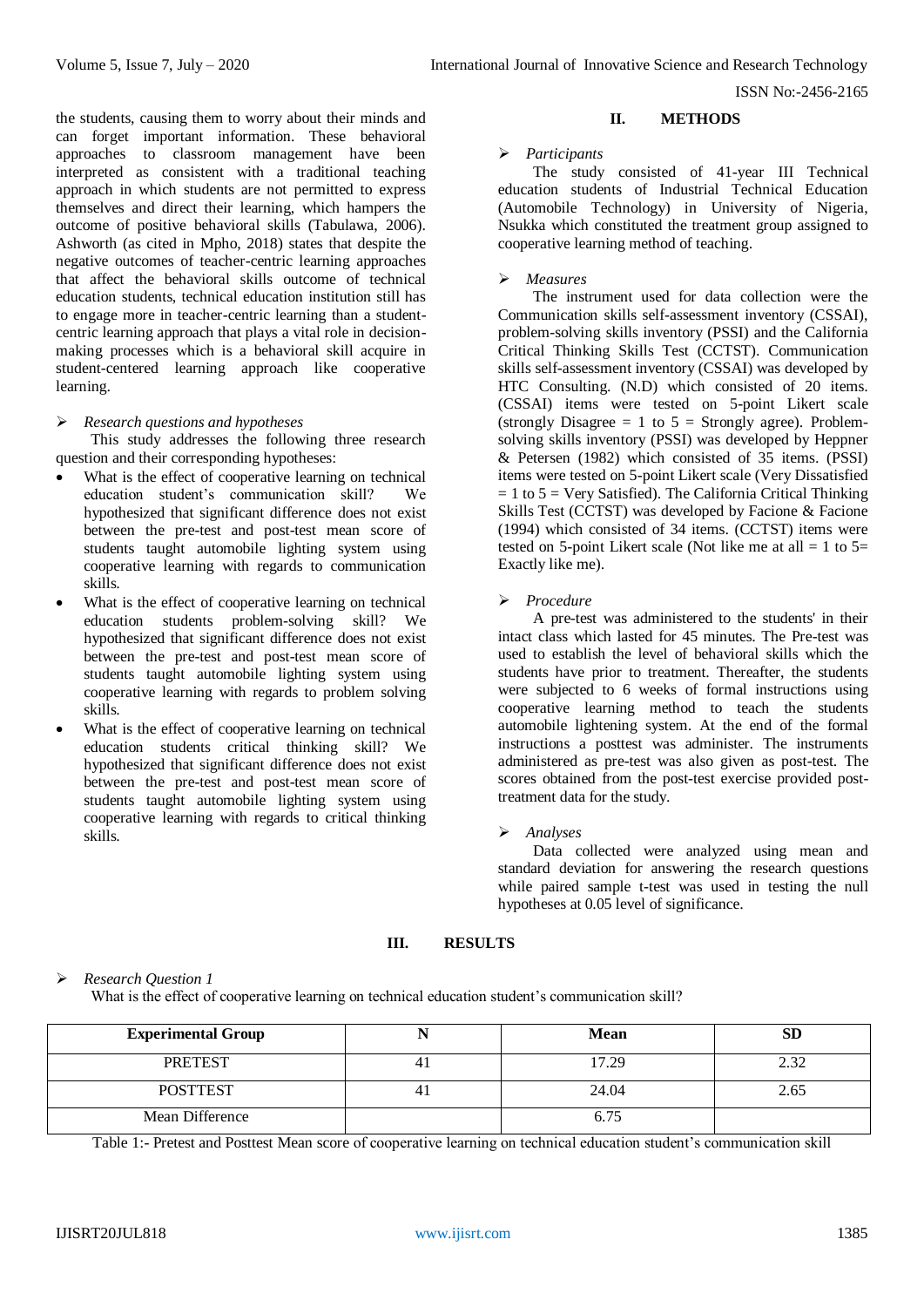Result in Table 1 shows the pretest and posttest mean scores of Cooperative Learning Method (CLM) of technical education students communication skill which were 17.29 and 24.04 respectively. The result shows that posttest mean score is greater that pretest mean score which implies that cooperative learning instructional strategy is effective in improving technical education student communication skill on automobile lightening system.

#### *Research Question 2*

What is the effect of cooperative learning on technical education students problem-solving skill?

| <b>Experimental Group</b> | <b>Mean</b> | эIJ                      |
|---------------------------|-------------|--------------------------|
| <b>PRETEST</b>            | 14.12       | $00$ .                   |
| <b>DOCTTECT</b>           | 23.63       | $\overline{\phantom{a}}$ |
| Mean Difference           | 95<br>7.JI  |                          |

Table 2:- Pretest and Posttest Mean score of cooperative learning on technical education student's Problem-Solving skill

Tables 2 Result in Table 1 shows the pretest and posttest mean scores of Cooperative Learning Method (CLM) of technical education students problem solving skill which were 14.12 and 23.63 respectively. The result shows that posttest mean score is greater that pretest mean score which implies that cooperative learning instructional strategy is effective in improving technical education student problem solving skill on automobile lightening system.

#### *Research Question 3*

What is the effect of cooperative learning on technical education students critical thinking skill?

| <b>Experimental Group</b> | <b>Mean</b> | SD  |
|---------------------------|-------------|-----|
| <b>PRETEST</b>            | 14.68       | .84 |
| <b>POSTTEST</b>           | 2272        |     |
| Mean Difference           | 9.05        |     |

Table 3:- Pretest and Posttest Mean score of cooperative learning on technical education student's Critical Thinking skill

Result in Table 3 shows the pretest and posttest mean scores of Cooperative Learning Method (CLM) of technical education students critical thinking skill which were 14.68 and 23.73 respectively. The result shows that posttest mean score is greater that pretest mean score which implies that cooperative learning instructional strategy is effective in improving technical education student critical thinking skill on automobile lightening system

*Hypothesis 1***:** Significant difference does not exist between the pre-test and post-test mean score of students taught automobile lighting system using cooperative learning with regards to communication skills.

| <b>TEST</b>     |    | <b>Mean</b> | <b>SD</b> | t-value  | df | Sig. | <b>Decision</b> |
|-----------------|----|-------------|-----------|----------|----|------|-----------------|
| <b>PRETEST</b>  | 41 | 17.29       | 1.96      | $-16.42$ | 40 | 0.00 |                 |
| <b>POSTTEST</b> | 41 | 24.04       | 1.82      |          |    |      |                 |

Note: significant at 0.05 2-tail level of significance

Table 4:- Paired- Samples T-Test of difference between the pre-test and post-test mean score of students taught automobile lighting system using cooperative learning with regards to communication skills.

Data presented in Table 4 showed the Paired- Samples T-Test of difference between the pre-test and post-test mean score of students taught automobile lighting system using cooperative learning with regards to communication skills. The result shows a significant level of 0.00 which is less than 0.05 level of significant as a decision bench mark. This signifies that the null hypotheses of no significant difference between the pre-test and post-test mean score of students taught automobile lighting system using cooperative learning with regards to communication skills is therefore rejected. Inference drawn is that significant difference exist between the pre-test and post-test mean score of students taught automobile lighting system using cooperative learning with regards to communication skills.

*Hypothesis 2:* Significant difference does not exist between pre-test and post-test mean score of students taught automobile lighting system using cooperative learning with regards to problem-solving skills.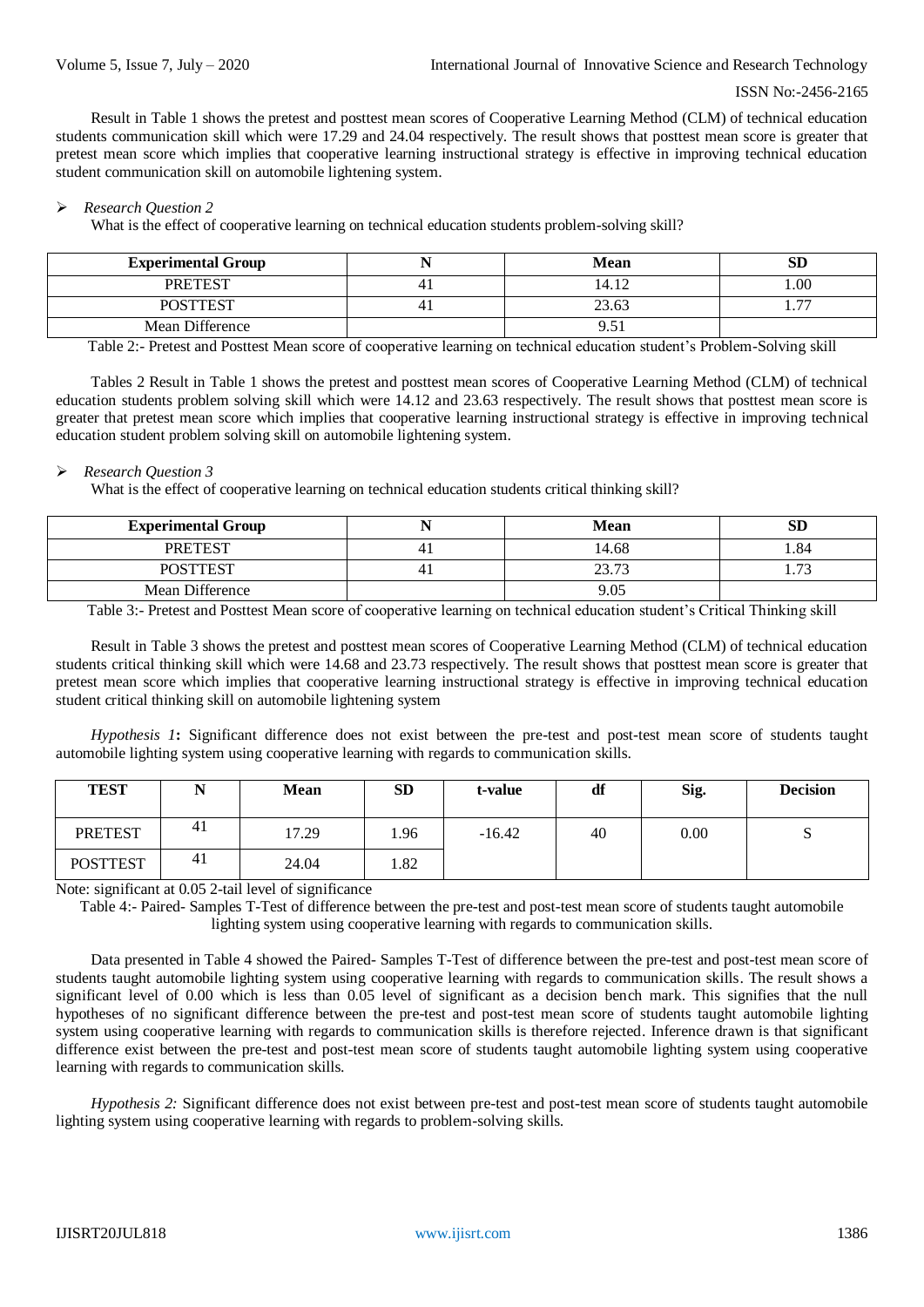| <b>TEST</b>     |                | <b>Mean</b> | <b>SD</b> | t-value  | df | Sig. | <b>Decision</b> |
|-----------------|----------------|-------------|-----------|----------|----|------|-----------------|
| <b>PRETEST</b>  | -41            | 14.12       | .00.      | $-31.85$ | 40 | 0.00 |                 |
| <b>POSTTEST</b> | 4 <sub>1</sub> | 23.63       | 1.77      |          |    |      |                 |

Note: significant at 0.05 2-tail level of significance

Table 5:- Paired- Samples T-Test of difference between the pre-test and post-test mean score of students taught automobile lighting system using cooperative learning with regards to Problem Solving Skill.

Data presented in Table 5 showed the Paired- Samples T-Test of difference between the pre-test and post-test mean score of students taught automobile lighting system using cooperative learning with regards to problem solving skill. The result shows a significant level of 0.00 which is less than 0.05 level of significant as a decision bench mark. This signifies that the null hypotheses of no significant difference between the pre-test and post-test mean score of students taught automobile lighting system using cooperative learning with regards to problem solving skill is therefore rejected. Inference drawn is that significant difference exist between the pre-test and post-test mean score of students taught automobile lighting system using cooperative learning with regards to problem solving skill.

*Hypothesis 3:* Significant difference does not exist between the pre-test and post-test mean score of students taught automobile lighting system using cooperative learning with regards to critical thinking skills

| <b>TEST</b>     | --  | <b>Mean</b> | SD   | t-value  | df | Sig. | <b>Decision</b> |
|-----------------|-----|-------------|------|----------|----|------|-----------------|
| <b>PRETEST</b>  | 41  | 14.68       | 1.84 | $-25.91$ | 40 | 0.00 | ັບ              |
| <b>POSTTEST</b> | -41 | 23.73       | 1.73 |          |    |      |                 |

Note: significant at 0.05 2-tail level of significance

Table 6:- Paired- Samples T-Test of difference between the pre-test and post-test mean score of students taught automobile lighting system using cooperative learning with regards to Critical Thinking Skill.

Data presented in Table 6 showed the Paired-Samples T-Test of difference between the pre-test and posttest mean score of students taught automobile lighting system using cooperative learning with regards to critical thinking skills. The result shows a significant level of 0.00 which is less than 0.05 level of significant as a decision bench mark. This signifies that the null hypotheses of no significant difference between the pre-test and post-test mean score of students taught automobile lighting system using cooperative learning with regards to critical thinking skills is therefore rejected. Inference drawn is that significant difference exist between the pre-test and posttest mean score of students taught automobile lighting system using cooperative learning with regards to Critical Thinking skill.

#### **IV. DISCUSSION**

The findings revealed that there was significant difference in the behavioral skill outcome of technical education student due to cooperative learning. The effect of CLM on technical education student's behavioral skill outcome on the posttest mean score is higher than the effect of pretest mean score. This implies that pretest had a low mean score compared to posttest in the experimental treatment. The result of the study agrees with Quines (2017) on effectiveness of cooperative learning approach in developing critical thinking skill of secondary students. According to the result, cooperative learning is an effective alternative to the conventional method of developing critical thinking skills. The elements of this method help to

develop critical thinking skills and social skills of learners. Findings from the study also revealed that cooperative learning method is significantly related to critical thinking. Similarly, the findings of this study also agreed with the findings of Baghcheghi, Koohestani and Rezaei (2011) who compare the effect of traditional learning and cooperative learning methods on nursing students' communication skill with patients where the authors found that cooperative learning is an effective method for improving and increasing communication skills of nursing students especially in interactive skills. In same vein, findings from this study is in collaboration with Ajaja and Eravwoke (2010) who found out that cooperative learning method improves student's achievement than the traditional methods.

# **V. LIMITATION AND FUTURE RESEARCH**

Although this study is quasi- experimental study with one- group design which does not include a no- treatment control group or a business-as-usual comparison group is still prone to many threats to internal validity, including those associated with observing the same participant over time. Based on the findings of the study, the following recommendations were made:

> Teacher training institutions should structure and restructure the special methodology course to include synergy between the conventional teaching method and cooperative learning method in the automobile lighting system.